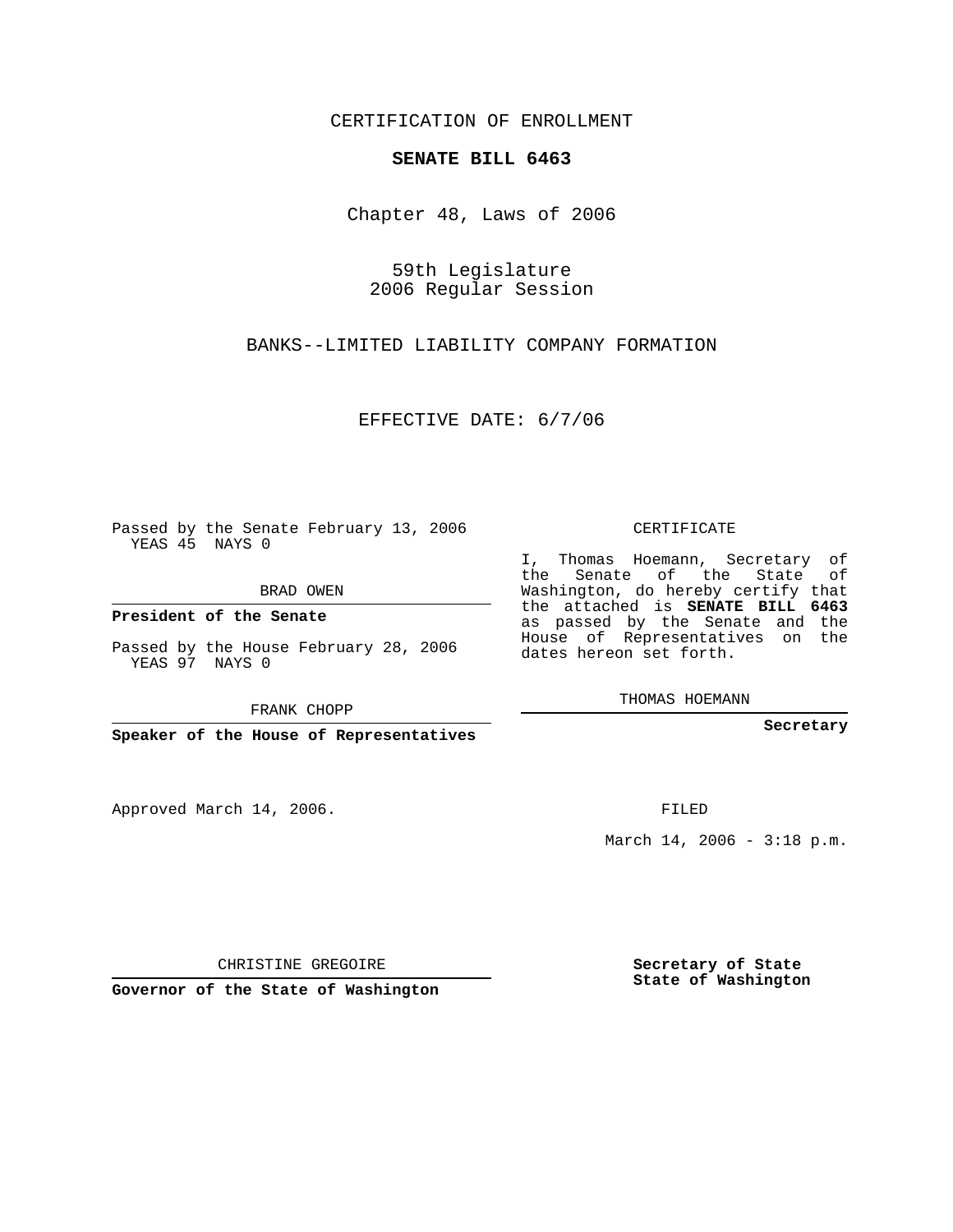## **SENATE BILL 6463** \_\_\_\_\_\_\_\_\_\_\_\_\_\_\_\_\_\_\_\_\_\_\_\_\_\_\_\_\_\_\_\_\_\_\_\_\_\_\_\_\_\_\_\_\_

\_\_\_\_\_\_\_\_\_\_\_\_\_\_\_\_\_\_\_\_\_\_\_\_\_\_\_\_\_\_\_\_\_\_\_\_\_\_\_\_\_\_\_\_\_

Passed Legislature - 2006 Regular Session

## **State of Washington 59th Legislature 2006 Regular Session**

**By** Senators Fairley and Benton

Read first time 01/12/2006. Referred to Committee on Financial Institutions, Housing & Consumer Protection.

 AN ACT Relating to banks and savings banks; amending RCW 25.15.030 and 25.15.270; adding a new section to chapter 30.08 RCW; and adding a new section to chapter 32.08 RCW.

BE IT ENACTED BY THE LEGISLATURE OF THE STATE OF WASHINGTON:

 **Sec. 1.** RCW 25.15.030 and 1994 c 211 s 106 are each amended to read as follows:

 (1) Every limited liability company formed under this chapter may carry on any lawful business or activity unless a more limited purpose is set forth in the certificate of formation. A limited liability company may not be formed under this chapter for the purposes of 11 ((banking or)) engaging in business as an insurer.

 (2) Unless this chapter, its certificate of formation, or its limited liability company agreement provides otherwise, a limited liability company has the same powers as an individual to do all things necessary or convenient to carry out its business and affairs.

 NEW SECTION. **Sec. 2.** A new section is added to chapter 30.08 RCW to read as follows:

(1) Notwithstanding any other provision of this title, if the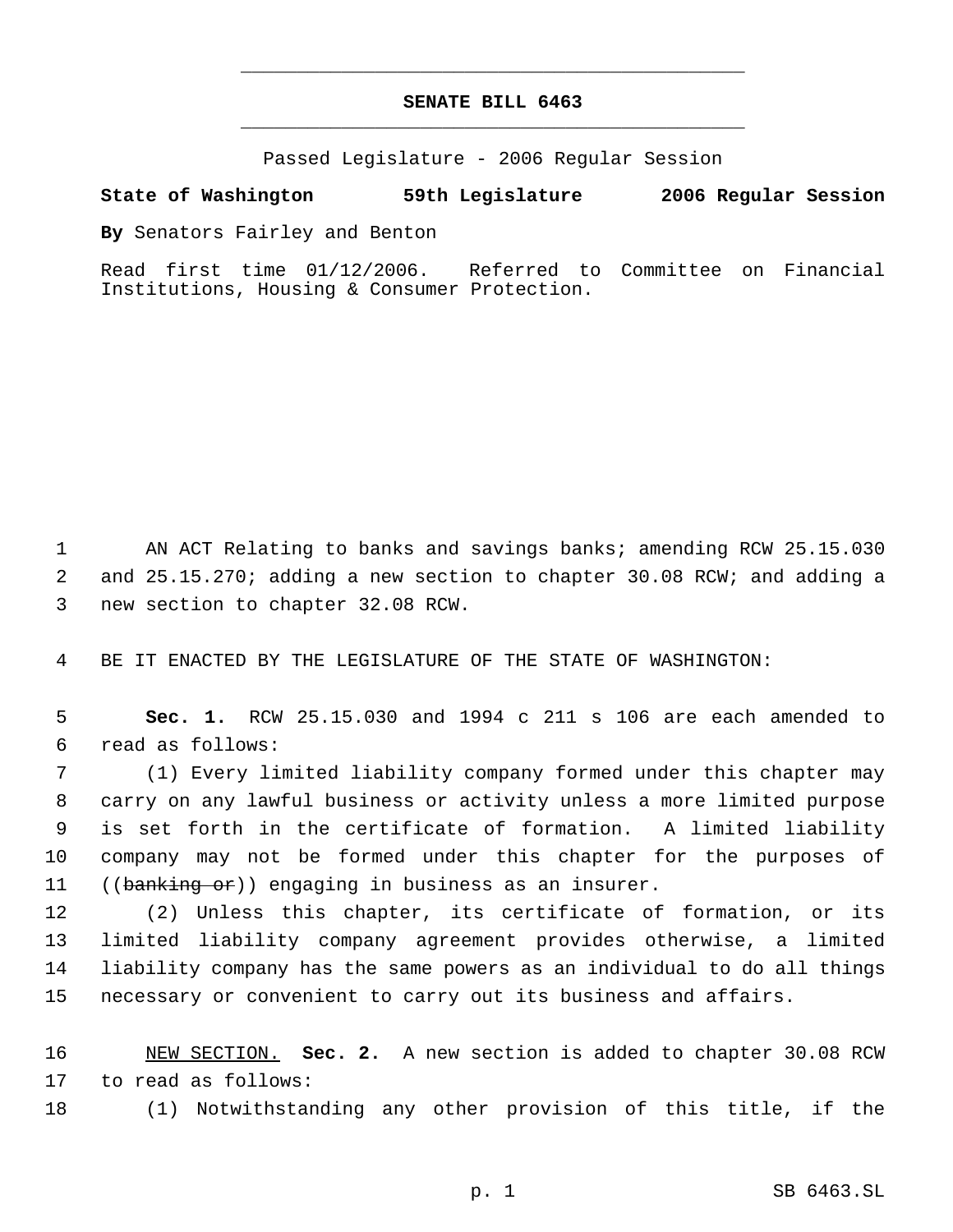conditions of this section are met, a bank, or a holding company of a bank, may be organized as, or convert to, a limited liability company under the Washington limited liability company act, chapter 25.15 RCW. As used in this section, "bank" includes an applicant to become a bank or holding company of a bank, and "holding company" means a holding company of a bank.

 (2)(a) Before a bank or holding company may organize as, or convert to, a limited liability company, the bank or holding company must obtain approval of the director.

 (b)(i) To obtain approval under this section from the director, the bank or holding company must file a request for approval with the director at least ninety days before the day on which the bank or holding company becomes a limited liability company.

 (ii) If the director does not disapprove the request for approval within ninety days from the day on which the director receives the request, the request is considered approved.

 (iii) When taking action on a request for approval filed under this section, the director may:

(A) Approve the request;

 (B) Approve the request subject to terms and conditions the director considers necessary; or

(C) Disapprove the request.

 (3) To approve a request for approval, the director must find that the bank or holding company:

(a) Will operate in a safe and sound manner; and

(b) Has the following characteristics:

 (i) The certificate of formation and limited liability company require or set forth that the duration of the limited liability company is perpetual;

 (ii) The bank or holding company is not otherwise subject to automatic termination, dissolution, or suspension upon the happening of some event other than the passage of time;

 (iii) The exclusive authority to manage the bank or holding company is vested in a board of managers or directors that:

(A) Is elected or appointed by the owners;

 (B) Is not required to have owners of the bank or holding company included on the board;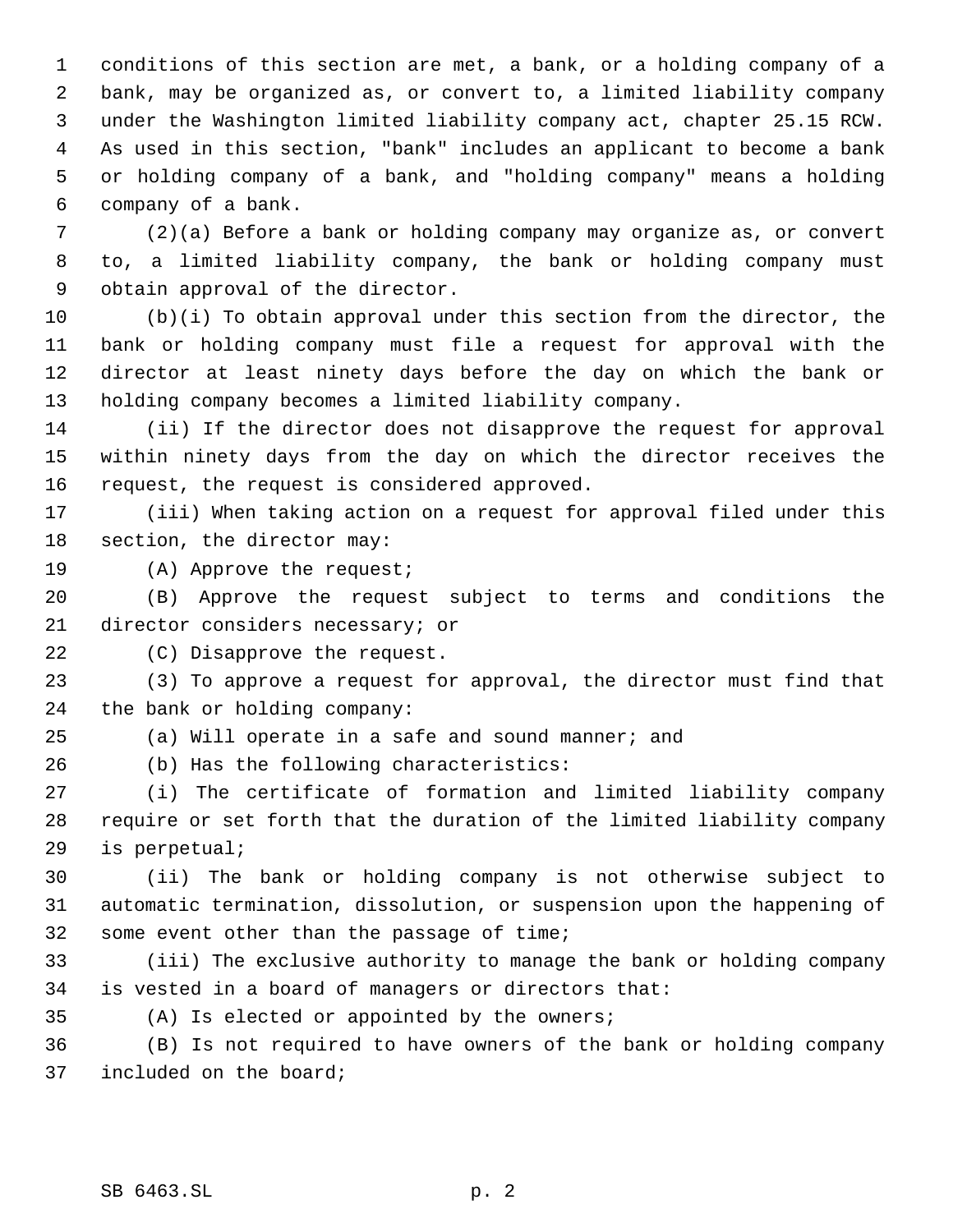(C) Possesses adequate independence and authority to supervise the operation of the bank or holding company; and

 (D) Operates with substantially the same rights, powers, privileges, duties, and responsibilities as the board of directors of a corporation;

 (iv) Neither state law, nor the bank's or holding company's operating agreement, bylaws, or other organizational documents provide that an owner of the bank or holding company is liable for the debts, liabilities, and obligations of the bank or holding company in excess 10 of the amount of the owner's investment;

 (v) Neither state law, nor the bank's or holding company's operating agreement, bylaws, or other organizational documents require the consent of any other owner of the bank or holding company in order for any owner to transfer an ownership interest in the bank or holding company, including voting rights;

 (vi) The bank or holding company is able to obtain new investment funding if needed to maintain adequate capital;

 (vii) The bank or holding company is able to comply with all legal and regulatory requirements for a federally insured depository bank, or holding company of a federally insured depository bank, under applicable federal and state law; and

 (viii) A bank or holding company that is organized as a limited liability company shall maintain the characteristics listed in this subsection (3)(b) during such time as it is authorized to conduct business under this title as a limited liability company.

 (4)(a) All rights, privileges, powers, duties, and obligations of a bank or holding company, that is organized as a limited liability company, and its members and managers are governed by the Washington limited liability company act, chapter 25.15 RCW, except:

 (i) To the extent chapter 25.15 RCW is in conflict with federal law or regulation respecting the organization of a federally insured depository institution as a limited liability company, such federal law or regulation supersedes the conflicting provisions contained in chapter 25.15 RCW in relation to a bank or holding company organized as a limited liability company pursuant to this section; and

 (ii) Without limitation, the following are inapplicable to a bank or holding company organized as a limited liability company: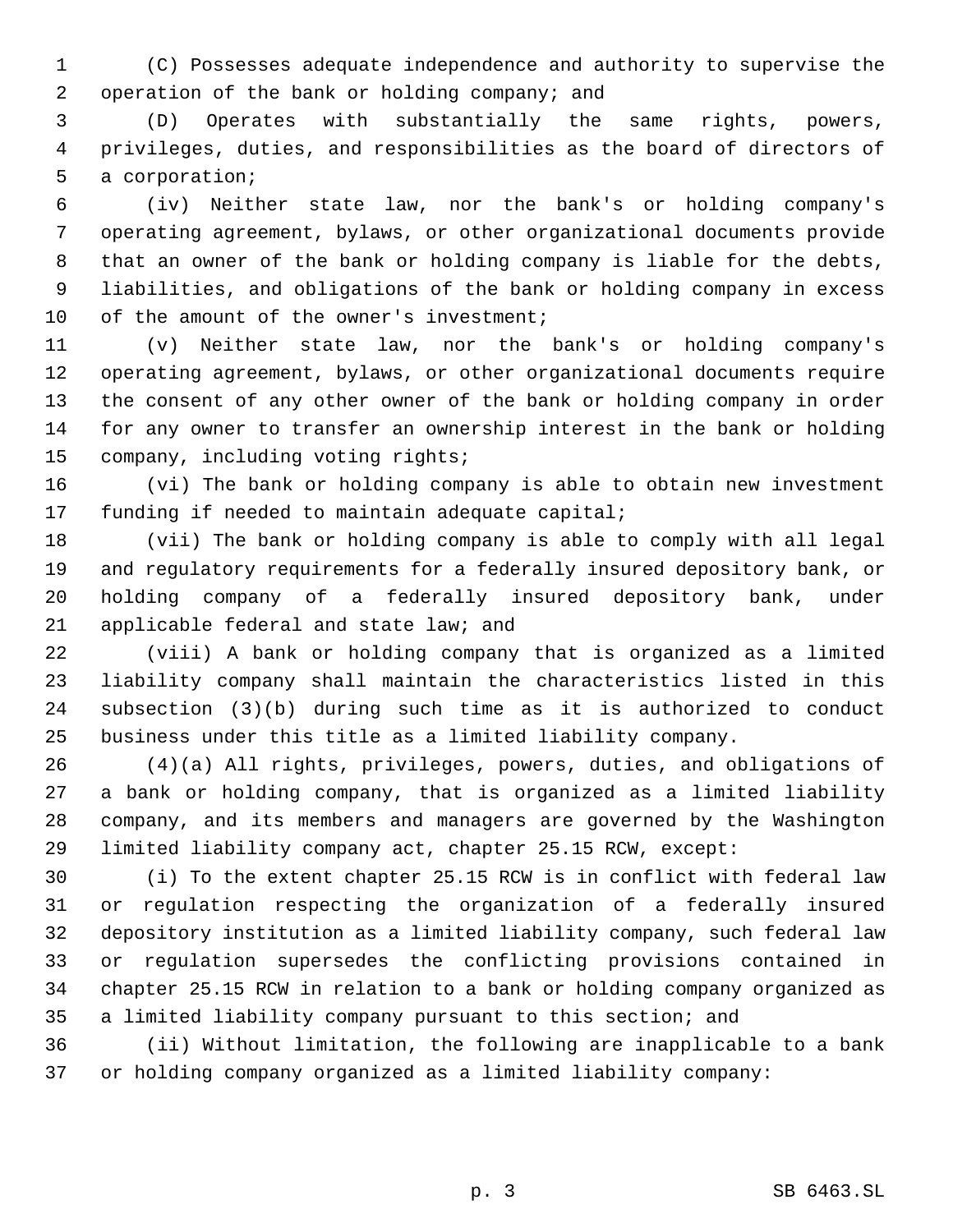(A) Permitting automatic dissolution or suspension of a limited liability company as set forth in RCW 25.15.270(1), pursuant to a statement of limited duration which, though impermissible under subsection (3)(b)(i) of this section, has been provided for in a certificate of formation;

 (B) Permitting automatic dissolution or suspension of a limited liability company, pursuant to the limited liability company agreement, as set forth in RCW 25.15.270(2);

 (C) Permitting dissolution of the limited liability company agreement based upon agreement of all the members, as set forth in RCW 25.l5.270(3);

 (D) Permitting dissociation of all the members of the limited liability company, as set forth in RCW 25.l5.270(4); and

 (E) Permitting automatic dissolution or suspension of a limited liability company, pursuant to operation of law, as otherwise set forth in chapter 25.15 RCW.

(b) Notwithstanding (a) of this subsection:

 (i) For purposes of transferring a member's interests in the bank or holding company, a member's interest in the bank or holding company is treated like a share of stock in a corporation; and

 (ii) If a member's interest in the bank or holding company is transferred voluntarily or involuntarily to another person, the person who receives the member's interest obtains the member's entire rights associated with the member's interest in the bank or holding company including, all economic rights and all voting rights.

 (c) A bank or holding company may not by agreement or otherwise change the application of (a) of this subsection to the bank or holding company.

 (5)(a) Notwithstanding any provision of chapter 25.15 RCW or this section to the contrary, all voting members remain liable and responsible as fiduciaries of a bank or holding company organized as a limited liability company, regardless of resignation, dissociation, or disqualification, to the same extent that directors of a bank or holding company organized as a corporation would be or remain liable or responsible to the department and applicable federal banking regulators; and

 (b) If death, incapacity, or disqualification of all members of the limited liability company would result in a complete dissociation of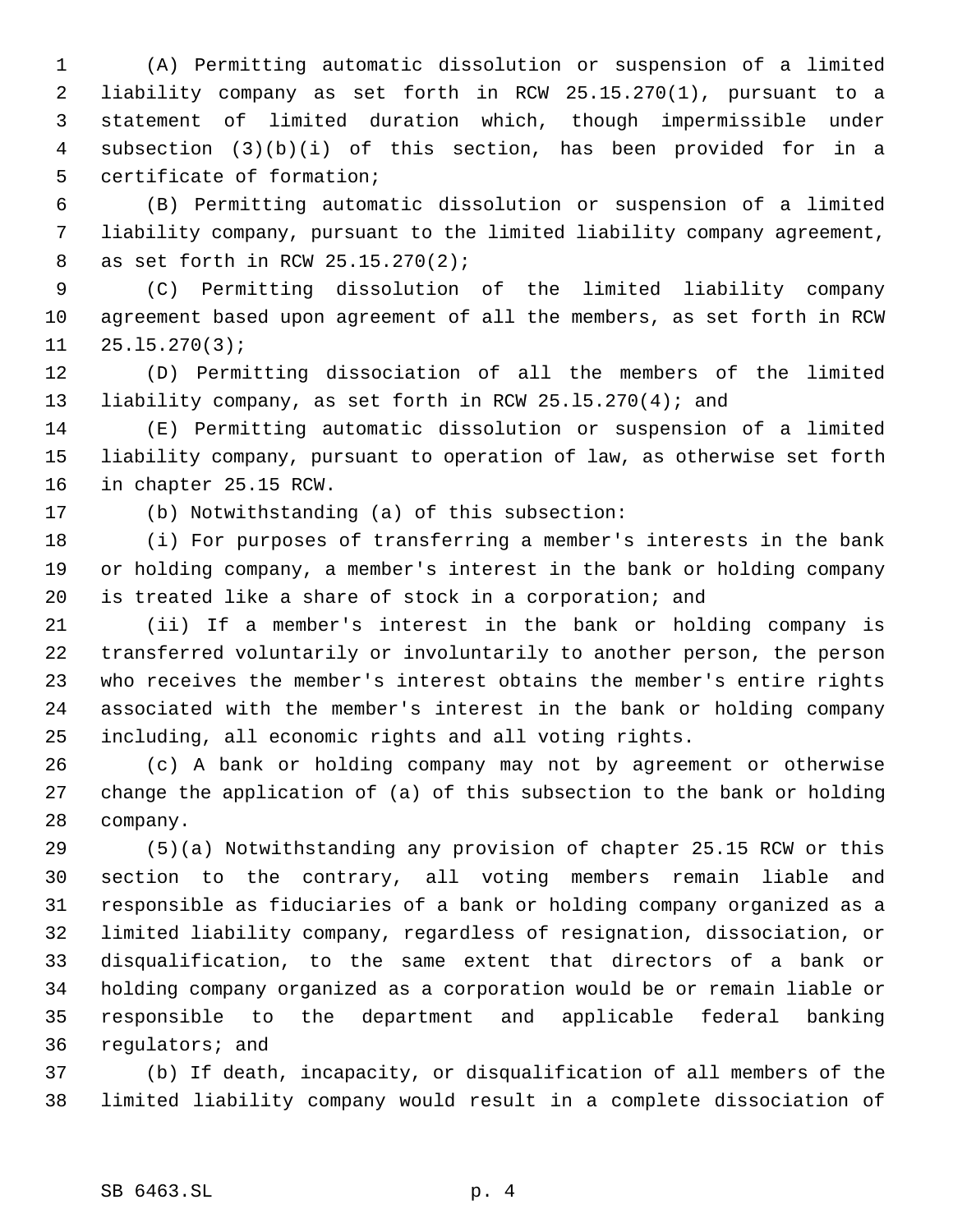all members, then the bank or holding company, or both, as applicable is deemed nonetheless to remain in existence for purposes of the department or an applicable federal regulator, or both, having standing under RCW 30.44.270 or applicable federal law, or both, to exercise the powers and authorities of a receiver for the bank or holding company.

 (6) For the purposes of this section, and unless the context clearly requires otherwise, for the purpose of applying chapter 25.15 RCW to a bank or holding company organized as a limited liability company:

 (a) "Articles of incorporation" includes a limited liability company's certificate of formation, as that term is used in RCW 25.15.005(1) and 25.15.070, and a limited liability company agreement 13 as that term is used in RCW 25.15.005(5);

 (b) "Board of directors" includes one or more persons who have, with respect to a bank or holding company described in subsection (1) of this section, authority that is substantially similar to that of a board of directors of a corporation;

 (c) "Bylaws" includes a limited liability company agreement as that term is defined in RCW 25.15.005(5);

 (d) "Corporation" includes a limited liability company organized under chapter 25.15 RCW;

 (e) "Director" includes any of the following of a limited liability company:

(i) A manager;

(ii) A director; or

 (iii) Other person who has, with respect to the bank or holding company described in subsection (1) of this section, authority substantially similar to that of a director of a corporation;

 (f) "Dividend" includes distributions made by a limited liability company under RCW 25.15.215;

 (g) "Incorporator" includes the person or persons executing the certificate of formation as provided in RCW 25.15.085(1);

 (h) "Officer" includes any of the following of a bank or holding company:

(i) An officer; or

 (ii) Other person who has, with respect to the bank or holding company, authority substantially similar to that of an officer of a corporation;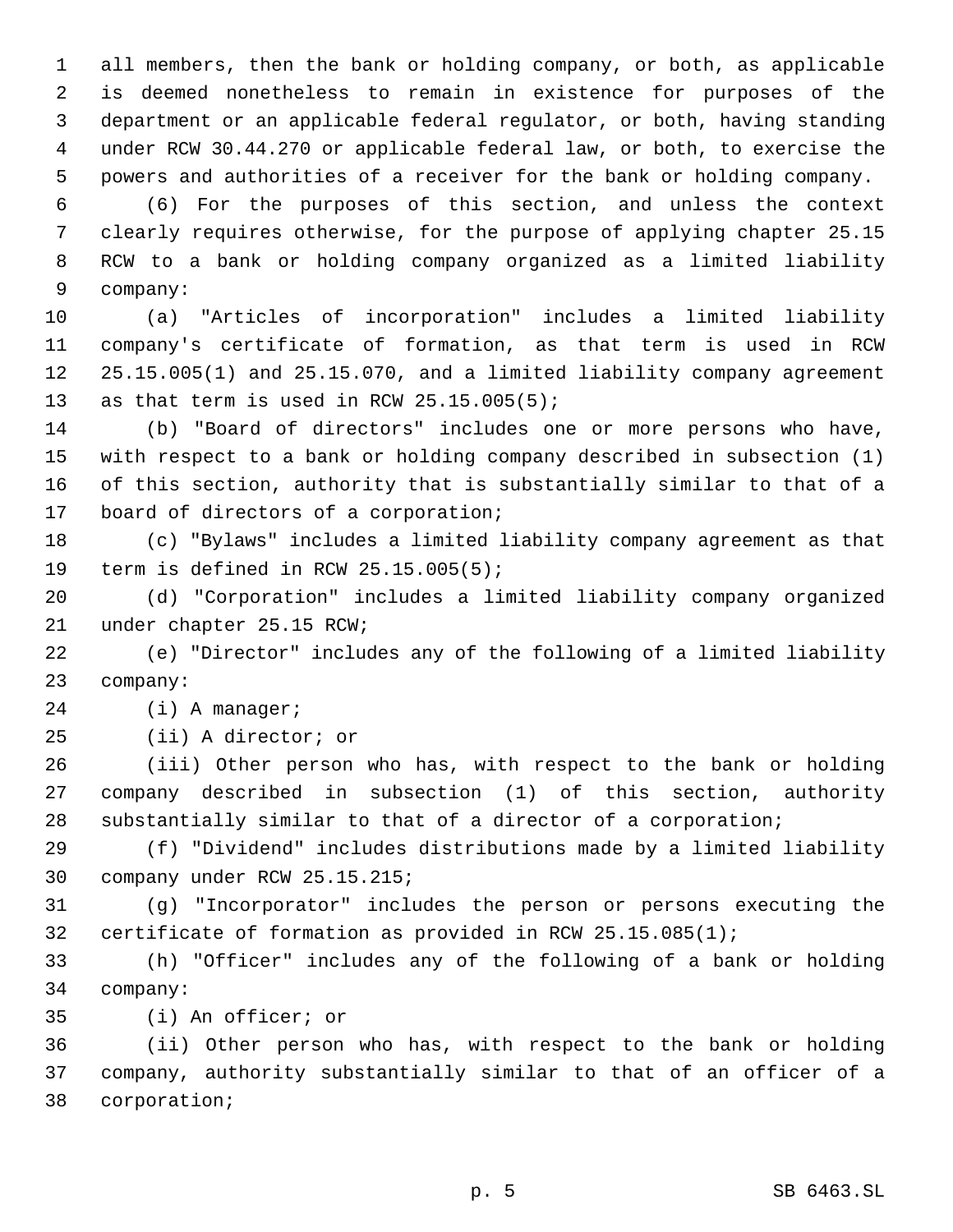(i) "Security," "shares," or "stock" of a corporation includes a membership interest in a limited liability company and any certificate or other evidence of an ownership interest in a limited liability company; and

 (j) "Stockholder" or "shareholder" includes an owner of an equity interest in a bank or holding company, including a member as defined in RCW 25.15.005(8) and 25.15.115.

 NEW SECTION. **Sec. 3.** A new section is added to chapter 32.08 RCW to read as follows:

 (1) Notwithstanding any other provision of this title, if the conditions of this section are met, a savings bank, or a holding company of a savings bank, may be organized as, or convert to, a limited liability company under the Washington limited liability company act, chapter 25.15 RCW. As used in this section, "savings bank" includes an applicant to become a savings bank or holding company of a savings bank, and "holding company" means a holding company of a savings bank.

 (2)(a) Before a savings bank or holding company may organize as, or convert to, a limited liability company, the savings bank or holding company must obtain approval of the director.

 (b)(i) To obtain approval under this section from the director, the savings bank or holding company must file a request for approval with the director at least ninety days before the day on which the savings bank or holding company becomes a limited liability company.

 (ii) If the director does not disapprove the request for approval within ninety days from the day on which the director receives the request, the request is considered approved.

 (iii) When taking action on a request for approval filed under this section, the director may:

(A) Approve the request;

 (B) Approve the request subject to terms and conditions the director considers necessary; or

(C) Disapprove the request.

 (3) To approve a request for approval, the director must find that the savings bank or holding company:

(a) Will operate in a safe and sound manner; and

(b) Has the following characteristics: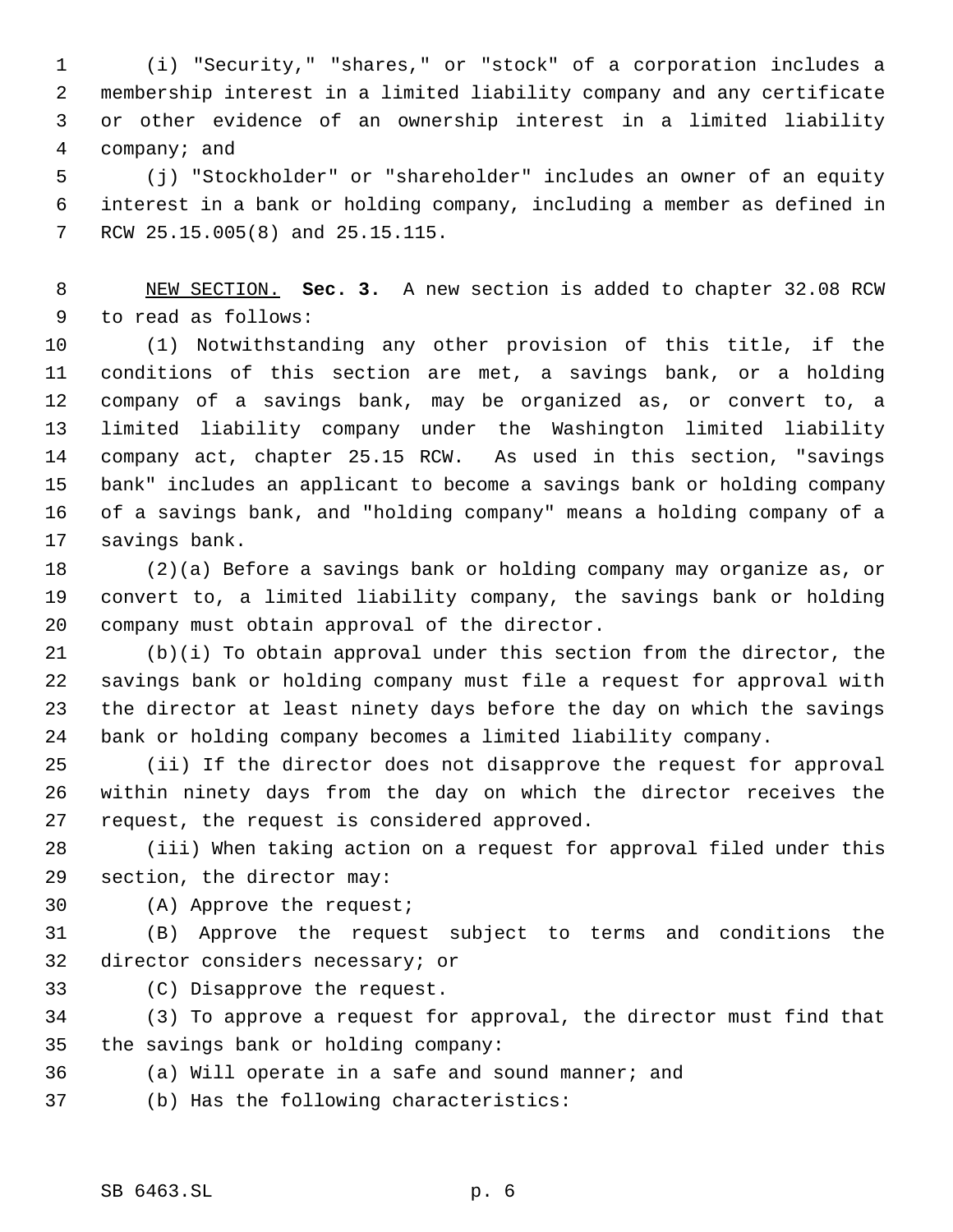(i) The certificate of formation and limited liability company require or set forth that the duration of the limited liability company is perpetual;

 (ii) The savings bank or holding company is not otherwise subject to automatic termination, dissolution, or suspension upon the happening of some event other than the passage of time;

 (iii) The exclusive authority to manage the savings bank or holding company is vested in a board of managers or directors that:

(A) Is elected or appointed by the owners;

 (B) Is not required to have owners of the savings bank or holding company included on the board;

 (C) Possesses adequate independence and authority to supervise the 13 operation of the savings bank or holding company; and

 (D) Operates with substantially the same rights, powers, privileges, duties, and responsibilities as the board of directors of a corporation;

 (iv) Neither state law, nor the savings bank's or holding company's operating agreement, bylaws, or other organizational documents provide that an owner of the savings bank or holding company is liable for the debts, liabilities, and obligations of the savings bank or holding 21 company in excess of the amount of the owner's investment;

 (v) Neither state law, nor the savings bank's or holding company's operating agreement, bylaws, or other organizational documents require the consent of any other owner of the savings bank or holding company in order for any owner to transfer an ownership interest in the savings bank or holding company, including voting rights;

 (vi) The savings bank or holding company is able to obtain new investment funding if needed to maintain adequate capital;

 (vii) The savings bank or holding company is able to comply with all legal and regulatory requirements for a federally insured depository bank, or holding company of a federally insured depository bank, under applicable federal and state law; and

 (viii) A savings bank or holding company that is organized as a limited liability company shall maintain the characteristics listed in this subsection (3)(b) during such time as it is authorized to conduct business under this title as a limited liability company.

(4)(a) All rights, privileges, powers, duties, and obligations of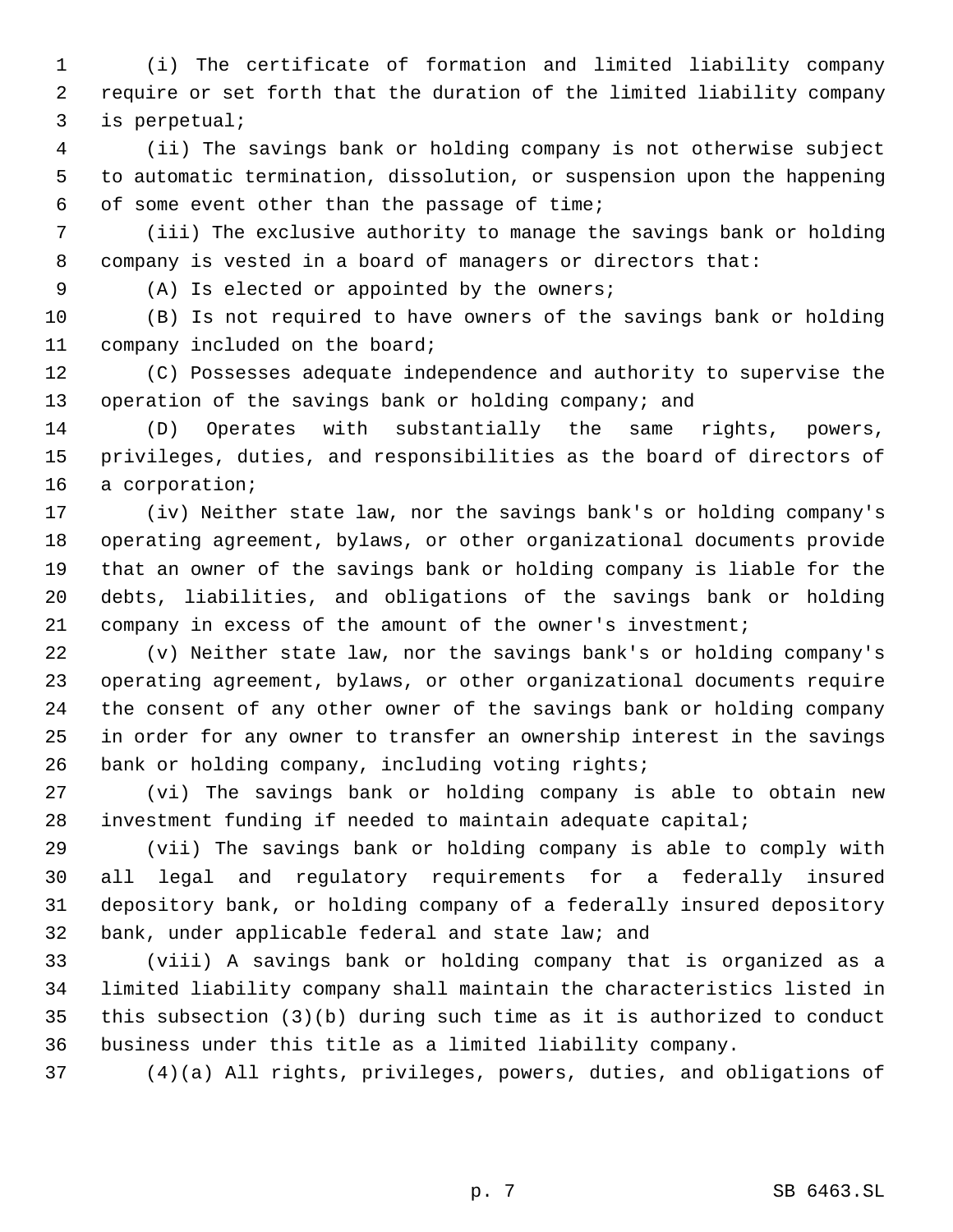a savings bank or holding company, that is organized as a limited liability company, and its members and managers are governed by the Washington limited liability company act, chapter 25.15 RCW, except:

 (i) To the extent chapter 25.15 RCW is in conflict with federal law or regulation respecting the organization of a federally insured depository institution as a limited liability company, such federal law or regulation supersedes the conflicting provisions contained in chapter 25.15 RCW in relation to a savings bank or holding company organized as a limited liability company pursuant to this section; and

 (ii) Without limitation, the following are inapplicable to a savings bank or holding company organized as a limited liability company:

 (A) Permitting automatic dissolution or suspension of a limited liability company as set forth in RCW 25.15.270(1), pursuant to a statement of limited duration which, though impermissible under subsection (3)(b)(i) of this section, has been provided for in a certificate of formation;

 (B) Permitting automatic dissolution or suspension of a limited liability company, pursuant to the limited liability company agreement, as set forth in RCW 25.15.270(2);

 (C) Permitting dissolution of the limited liability company agreement based upon agreement of all the members, as set forth in RCW 25.l5.270(3);

 (D) Permitting dissociation of all the members of the limited liability company, as set forth in RCW 25.l5.270(4); and

 (E) Permitting automatic dissolution or suspension of a limited liability company, pursuant to operation of law, as otherwise set forth in chapter 25.15 RCW.

(b) Notwithstanding (a) of this subsection:

 (i) For purposes of transferring a member's interests in the savings bank or holding company, a member's interest in the savings bank or holding company is treated like a share of stock in a corporation; and

 (ii) If a member's interest in the savings bank or holding company is transferred voluntarily or involuntarily to another person, the person who receives the member's interest obtains the member's entire rights associated with the member's interest in the savings bank or holding company including, all economic rights and all voting rights.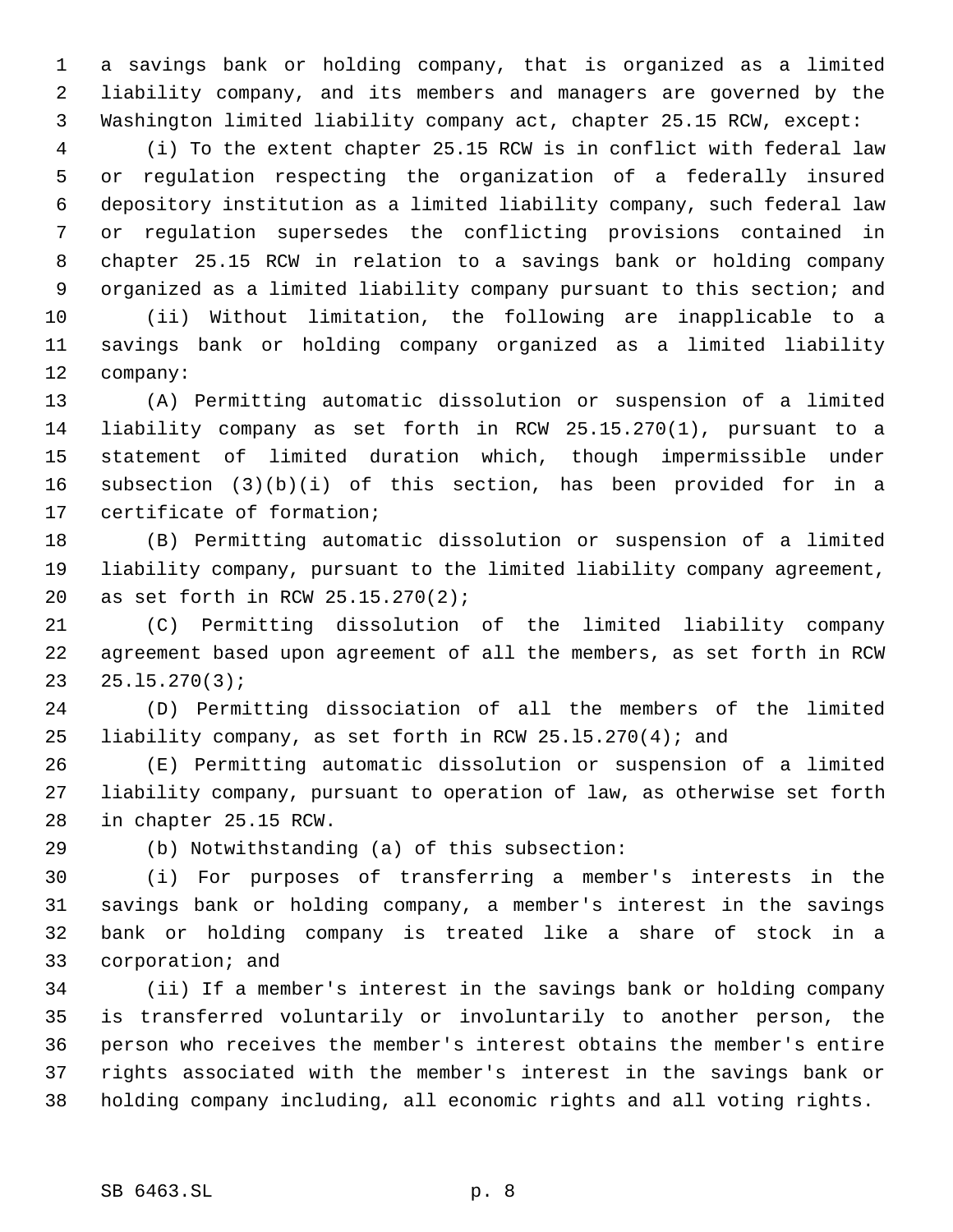(c) A savings bank or holding company may not by agreement or otherwise change the application of (a) of this subsection to the savings bank or holding company.

 (5)(a) Notwithstanding any provision of chapter 25.15 RCW or this section to the contrary, all voting members remain liable and responsible as fiduciaries of a savings bank or holding company organized as a limited liability company, regardless of resignation, dissociation, or disqualification, to the same extent that directors of a savings bank or holding company organized as a corporation would be or remain liable or responsible to the department and applicable federal banking regulators; and

 (b) If death, incapacity, or disqualification of all members of the limited liability company would result in a complete dissociation of all members, then the savings bank or holding company, or both, as applicable is deemed nonetheless to remain in existence for purposes of the department or an applicable federal regulator, or both, having standing under RCW 32.24.090 or applicable federal law, or both, to exercise the powers and authorities of a receiver for the savings bank or holding company.

 (6) For the purposes of this section, and unless the context clearly requires otherwise, for the purpose of applying chapter 25.15 RCW to a savings bank or holding company organized as a limited liability company:

 (a) "Articles of incorporation" includes a limited liability company's certificate of formation, as that term is used in RCW 25.15.005(1) and 25.15.070, and a limited liability company agreement 27 as that term is used in RCW  $25.15.005(5)$ ;

 (b) "Board of directors" includes one or more persons who have, with respect to a savings bank or holding company described in subsection (1) of this section, authority that is substantially similar to that of a board of directors of a corporation;

 (c) "Bylaws" includes a limited liability company agreement as that term is defined in RCW 25.15.005(5);

 (d) "Corporation" includes a limited liability company organized under chapter 25.15 RCW;

 (e) "Director" includes any of the following of a limited liability company:

(i) A manager;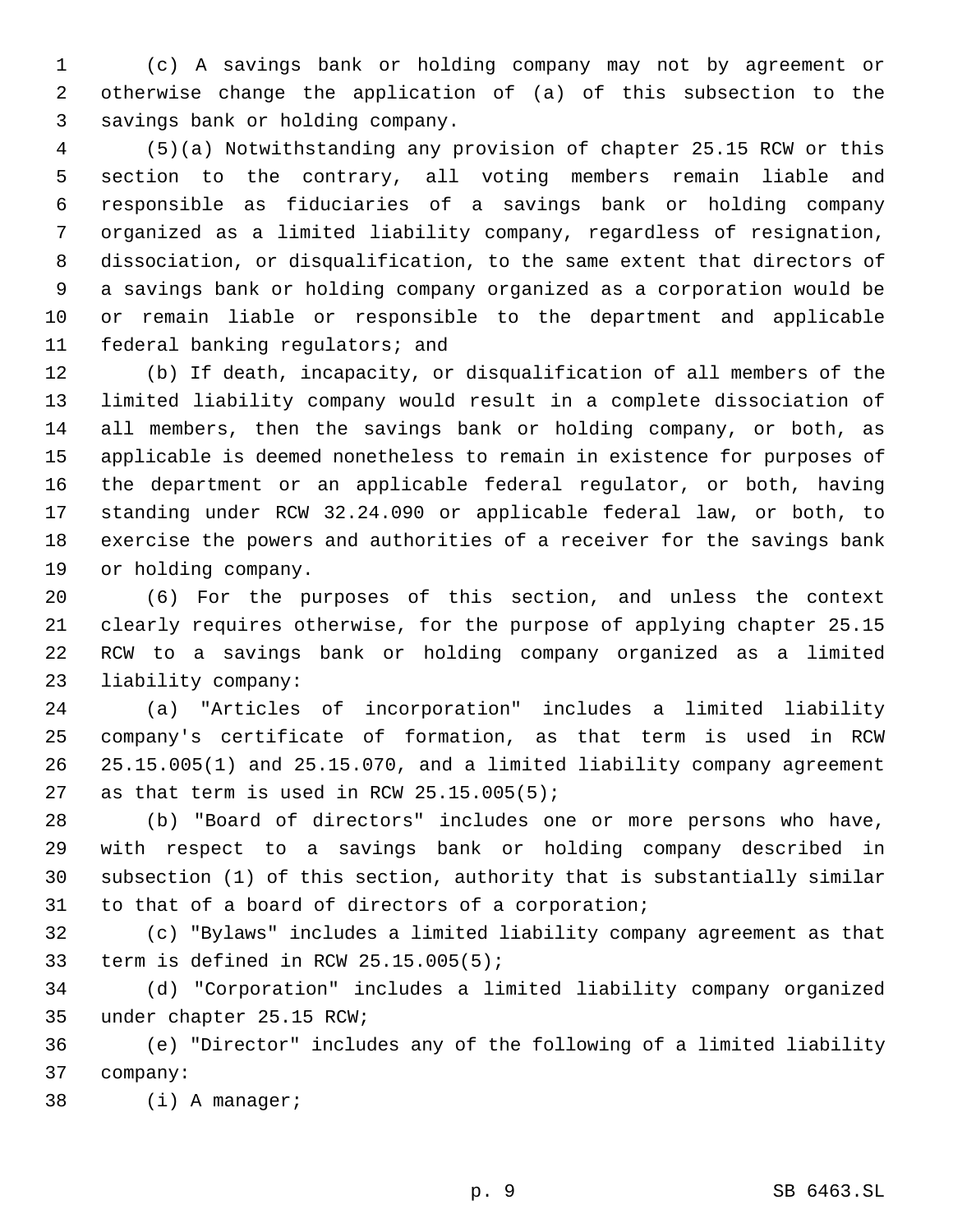- 
- (ii) A director; or

 (iii) Other person who has, with respect to the savings bank or holding company described in subsection (1) of this section, authority substantially similar to that of a director of a corporation;

 (f) "Dividend" includes distributions made by a limited liability company under RCW 25.15.215;

 (g) "Incorporator" includes the person or persons executing the certificate of formation as provided in RCW 25.15.085(1);

 (h) "Officer" includes any of the following of a savings bank or holding company:

(i) An officer; or

 (ii) Other person who has, with respect to the savings bank or holding company, authority substantially similar to that of an officer of a corporation;

 (i) "Security," "shares," or "stock" of a corporation includes a membership interest in a limited liability company and any certificate or other evidence of an ownership interest in a limited liability 18 company; and

 (j) "Stockholder" or "shareholder" includes an owner of an equity interest in a savings bank or holding company, including a member as defined in RCW 25.15.005(8) and 25.15.115.

 **Sec. 4.** RCW 25.15.270 and 2000 c 169 s 4 are each amended to read as follows:

 A limited liability company is dissolved and its affairs shall be wound up upon the first to occur of the following:

 $(1)(a)$  The dissolution date, if any, specified in the certificate of formation. If a dissolution date is not specified in the certificate of formation, the limited liability company's existence will continue until the first to occur of the events described in subsections (2) through (6) of this section. If a dissolution date is specified in the certificate of formation, the certificate of formation may be amended and the existence of the limited liability company may 33 be extended by vote of all the members;

 (b) This subsection does not apply to a limited liability company formed under section 2 or 3 of this act.

 (2) The happening of events specified in a limited liability company agreement;